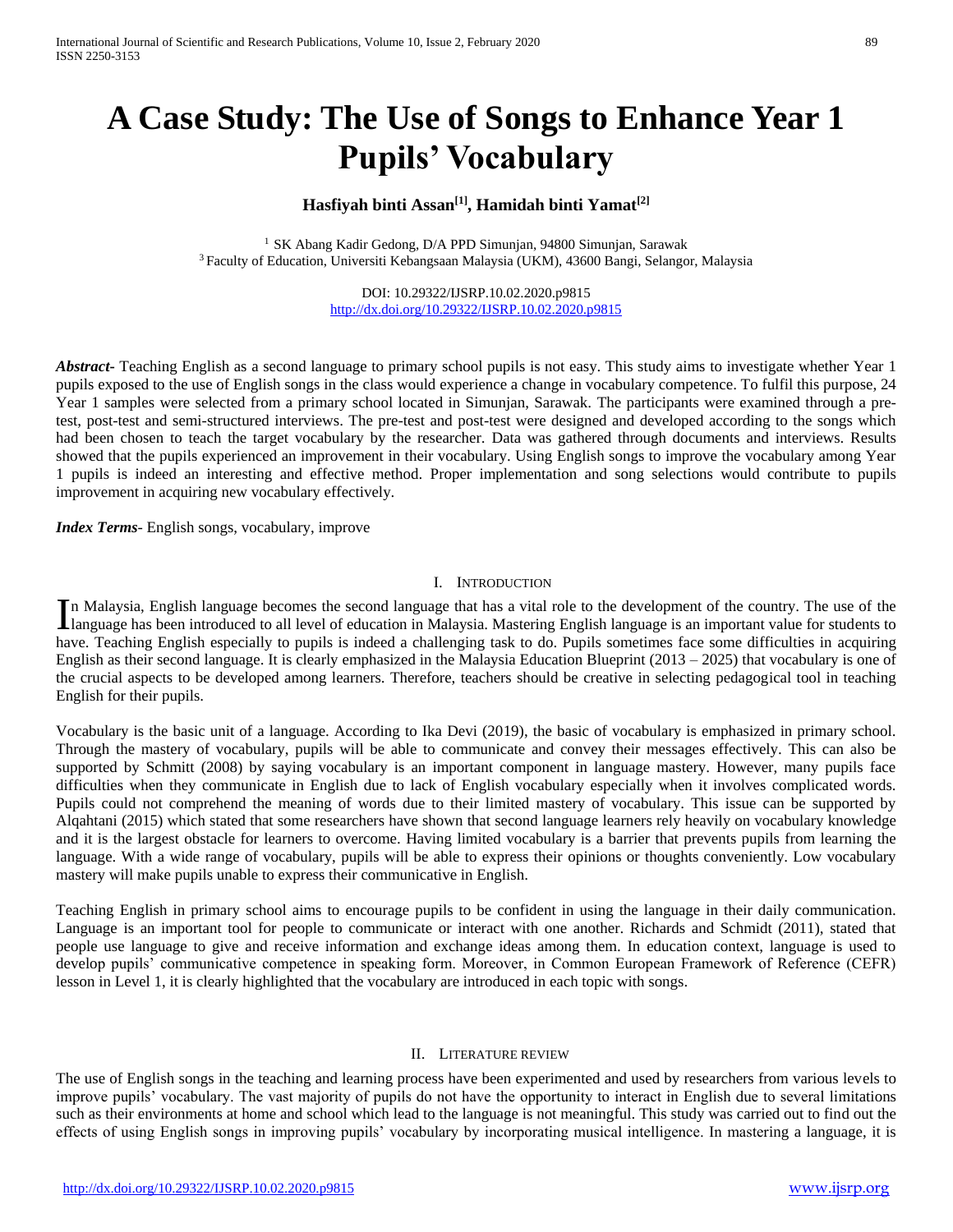crucial for the learner to acquire the vocabulary. It is known that vocabulary is vital in learning of language particularly of a second language as in our country.

In acquiring vocabulary, there are numerous strategies have been introduced in order to master the target language. The use of English songs has been used in various level education namely primary schools, secondary schools and tertiary education. Teachers have an immense role in ensuring the pupils could enrich their vocabulary through the strategies applied in the classroom. The selection of words to be introduced in every lesson is crucial in teaching and learning vocabulary. This statement is supported by Kurniawan (2009) which said that words chosen should be advantageous for students. This means, the input needs to convey meaning and be comprehensible so that those words will be meaningful to the pupils.

It has been proved that the use of English songs is indeed effective in improving pupils' vocabulary based on several past researches which can be related to this study. A study by Ika Devi (2019) on the implementation of English songs to increase first grade pupils' vocabulary has shown that it is a stress-free activity which left positive impact on the pupils as they could memorize vocabulary due to the nature of songs. Songs consisted special rhythm that stimulates brain to catch the lyrics. Therefore, pupils could learn new vocabulary through the integration of songs in the lesson. Based on the study carried out by the researcher, the selection of songs is very important to ensure words in the lyrics are appropriate for the level of pupils.

Teachers' views on the use of English songs is important as well as teachers are the ones who will apply the strategy on their pupils. A local survey study was carried out by Tse (2015) on Malaysian Teacher's Perspectives on Using Songs in Language Teaching. The result depicted that Malaysian teachers had difficulties in selecting songs. However, songs can become useful sources to assist language learning and acquisition if teachers possess the strategies in using them. The findings from this study revealed that teachers agreed on the potential of using songs in teaching ESL to young children.

In short, the use of English songs is one of the strategies in improving pupils' vocabulary by mean pupils could comprehend the words they have learned in the lesson. Various studies have been carried out in the past showed that, there are potentials of using songs in teaching English as a second language.

## III. RESEARCH METHODOLOGY

# **1. Research Design**

The research design is a quantitative study which utilized the case study approach. A case study research design is a process or record of research into the development of a particular situation over a period of time.

# **2. Sampling**

The participants of this study were selected through purposive sampling in which several criteria were taken into accounts before conducting the study. Creswell (2014) stated that, when individuals are not randomly assigned, the procedure is called quasiexperiment. These participants were taken from one class which was Year 1A. According to Cavana et al. (2001) as cited by Creswell (2008), purposive sampling is used to obtain valid data from the respondents or representative sample and to avoid from a biased sample.

Firstly, all participants were of the same age which was seven years old. Secondly, participants from the class had similar level of proficiency in English. These two criteria were being considered in selecting the sampling for this study. All of the participants are experienced a pre-test and post-test.

# **3. Research Instruments**

There are two main instruments used in the study namely pre and post-test and semi-structured interviews.

# **A) Semi-structured interviews**

Interviews was conducted as well in which simple questions were asked to the participants after the lesson. The questions were asked in the classroom especially towards the end of every lesson in which English songs were used. Through this interview, pupils' perception on the use of song can be assessed by categorising the feedback given by pupils.

In this study, the researcher adopted simple questionnaires which was to validate the entire study.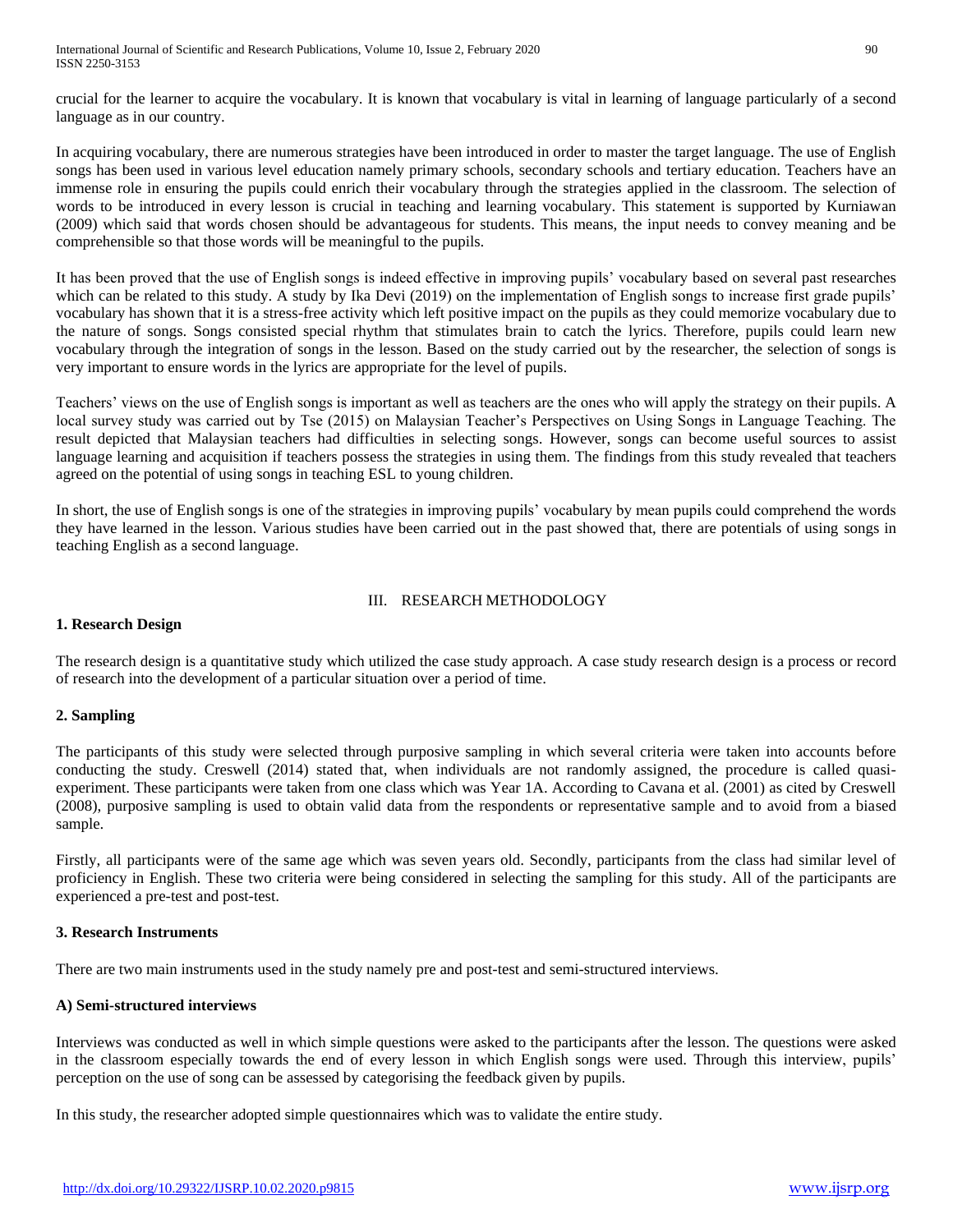International Journal of Scientific and Research Publications, Volume 10, Issue 2, February 2020 91 ISSN 2250-3153

#### **B) Pre and post-test**

Students are given the pre-test by the teacher before the introduction of the unit to identify and determine their vocabulary knowledge. They are given 30 minutes to complete the pre-test.

The students undergo a post-test given by the teacher before the teacher finishes the unit. As in the pre-test, the students are given 30 minutes to complete the post-test.

## IV. DATA ANALYSIS

Central tendency of descriptive statistics is selected to analyse the data of pre and post marks using Statistical Package of Social Sciences (SPSS).

| Pupil                          | Pre-Test       | Post-Test |
|--------------------------------|----------------|-----------|
|                                |                |           |
| $\mathbf A$                    | $8\,$          | 19        |
| $\bf{B}$                       | $\overline{2}$ | 14        |
| $\mathbf C$                    | 6              | 14        |
| D                              | 19             | 27        |
| ${\bf E}$                      | 15             | $25\,$    |
| ${\bf F}$                      | $\mathfrak{Z}$ | 12        |
| G                              | 17             | $26\,$    |
| $\boldsymbol{\mathrm{H}}$      | $20\,$         | 27        |
| $\rm I$                        | 11             | 27        |
| $\bf J$                        | 14             | 20        |
| $\bf K$                        | 5              | 10        |
| L                              | 9              | 23        |
| $\mathbf M$                    | $\overline{c}$ | $22\,$    |
| ${\bf N}$                      | 19             | 27        |
| $\mathcal{O}$                  | $10\,$         | 21        |
| ${\bf P}$                      | 11             | 23        |
| Q                              | 11             | 20        |
| ${\bf R}$                      | $\overline{4}$ | 13        |
| $\mathbf S$                    | $20\,$         | 27        |
| $\mathbf T$                    | 12             | 20        |
| $\mathbf U$                    | 9              | 18        |
| $\mathbf V$                    | $\overline{3}$ | 17        |
| W                              | 16             | 26        |
| $\mathbf X$                    | 13             | 23        |
|                                |                |           |
| Mean (M)                       | 10.79          | 20.87     |
| <b>Standard Deviation (SD)</b> | 5.89           | 5.34      |

#### Table 1: Data Analysis

Using Statistical Package of Social Sciences (SPSS), the following are the results of this analysis; pre-test, N=24, M=10.79, SD=5.89 and post-test, N=24, M=20.87, SD= 5.34. The results show that the pupils' scores are more consistent and higher during post-test.

Apart from administering the pre-test and post-test, semi-structured interview sessions were carried out to determine the perceptions on the use of English songs as a pedagogical tool to improve their vocabulary.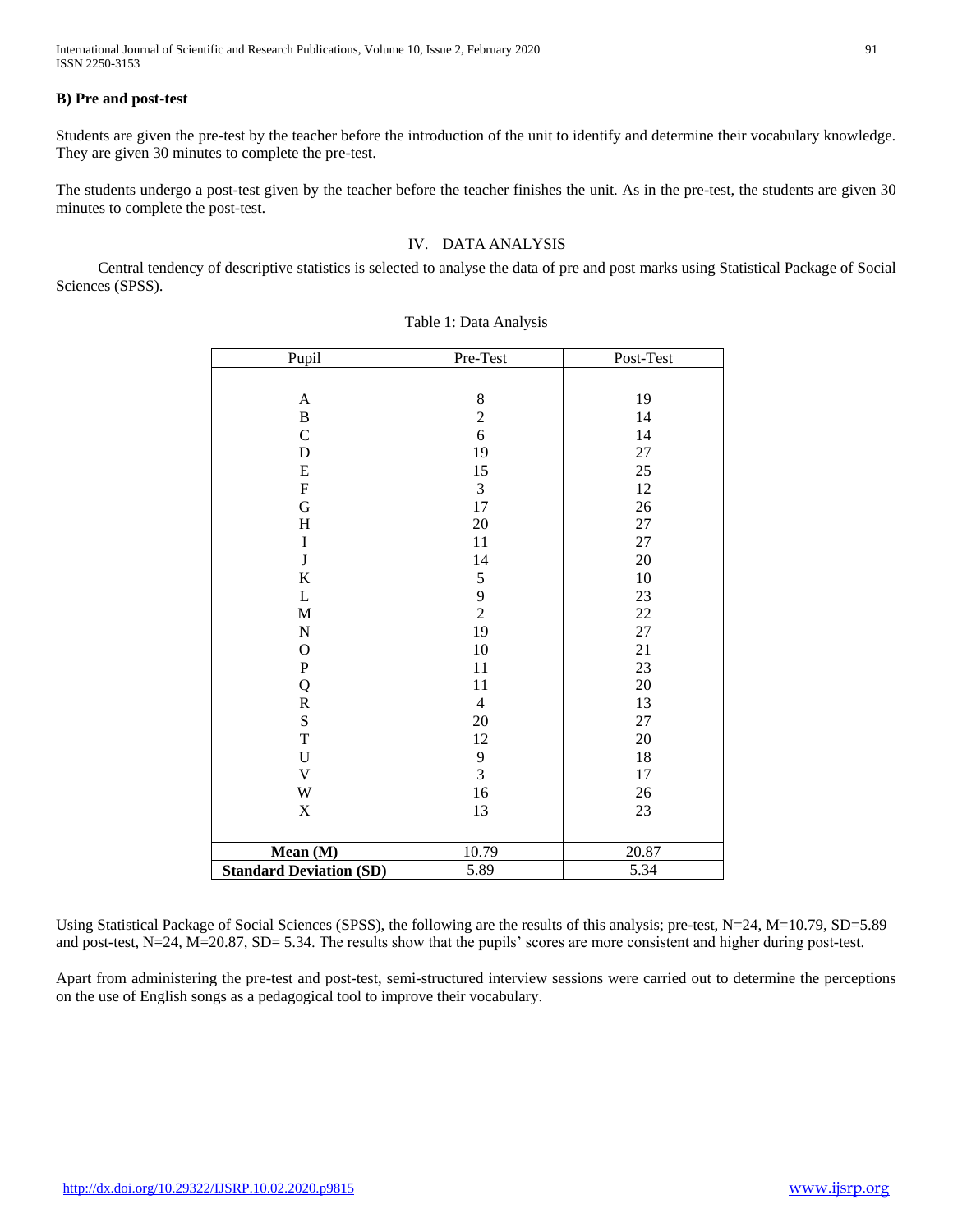### Table 2: The Interview Transcript

| Researcher    | : What do you think of today's lesson?                        |
|---------------|---------------------------------------------------------------|
| Participant A | : The words are $(1)$ easy to learn. I had $(2)$ fun.         |
| Researcher    | : Do you think words in the lyrics are difficult to remember? |
| Participant B | : No, $I(1)$ can remember those words.                        |
| Researcher    | : Do you love using English songs in the lesson? Why?         |
| Participant C | : Yes, $I(2)$ love songs. I can $(1)$ learn new words.        |
| Participant D | $(2)$ Fun. (2) Not stress.                                    |
| Participant E | $:(2)$ Fun and (2) interesting. I'm (2) not sleepy.           |
| Participant F | $: I(2)$ don't feel bored.                                    |
| Participant G | : I think I (1) know the meaning now. (2) So fun.             |
| Researcher    | : Do you think you can learn new words through songs?         |
| Participant H | : Hmmm. Yes. I $(2)$ enjoy.                                   |
| Researcher    | : Which part of the lesson do you love the most?              |
|               |                                                               |
| Participant I | : Sing. (2) Happy. Many songs every day.                      |
| Researcher    | : Do you think you have learned new words?                    |
| Participant J | : $Yes, (1)$ many words. (1) Learn the lyrics meaning.        |
|               |                                                               |

## V. IMPLICATIONS

#### **1. Teachers**

This research would help teachers to integrate the use of songs in the lessons as a pedagogical tool. Thus, the use of songs would help teachers to conduct a fun lesson as pupils would be able to participate actively.

## **2. Pupils**

Pupils' level of motivation to acquire English vocabulary would incline as the use of songs in the lesson could help to minimise their anxiety level. These two aspects are crucial in order to ensure a language could be acquired effectively. Furthermore, based on the Theory of Multiple Intelligences proposed by Gardner (1983), a pupil's full range of abilities and talents could be captured with the integration of songs in the lessons. Pupils with high motivation in learning the language can excel in mastering the language.

#### **3. School**

This study would help in contributing ideas on methods to be used to improve pupils' vocabulary. Apart from that, using songs with pupils gives teachers more opportunity and time for realistic classroom teaching, and allows better and much varied opportunities for the pupils to practice the new vocabulary. This positive and promising perception towards the use of English songs as a tool to improve pupils' vocabulary could be used as a moral boost in order to create a more positive and cheerful teaching and learning in language classroom.

#### VI. SUMMARY

The use of English songs among pupils would be effective if the lesson is properly planned. Indeed, there are several factors which affect to the effectiveness of such learning processes. As a matter of fact, the findings of this study has showed positive effects not only on pupils' vocabulary but their participations, behaviours and interests as compared to the control group. The experimental group had far more significant improvement than the control group who went through the conventional way of teaching.

In a nutshell, using English songs to improve the vocabulary among Year 1 pupils is indeed, interesting and effective method. Proper implementation and song selections would contribute to pupils' improvement in acquiring new vocabulary effectively. to improvise the maximum.